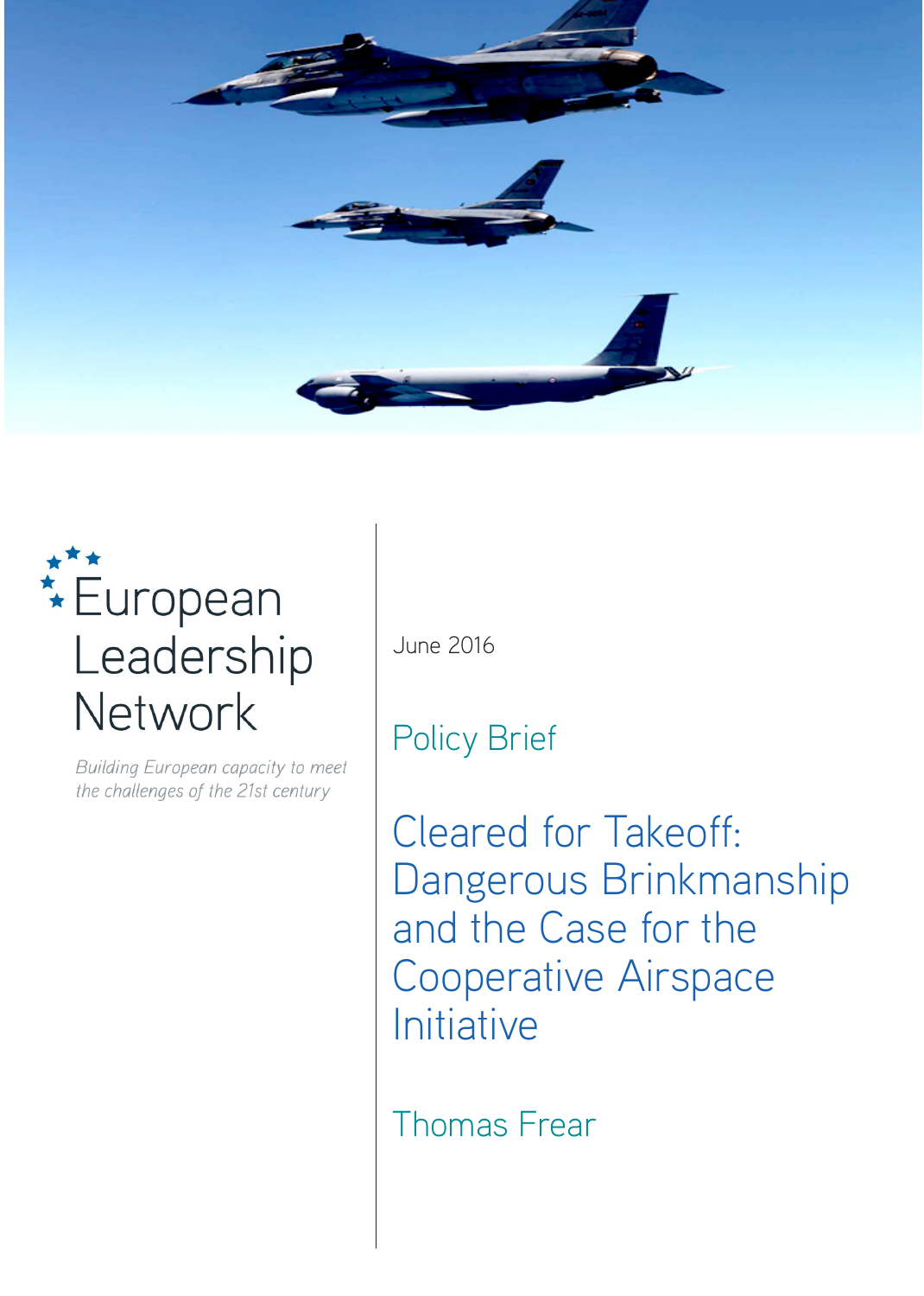### **Executive Summary**

- Increased military activity in the shared NATO-Russia area continues to pose a risk to civilian aviation, as well as increasing the risk of dangerous military to military incidents or accidents.
- Whilst the April 2016 NATO-Russia Council meeting made reference to modernising OSCE confidence and security building measures, no mention was made of a key mechanism previously operated by the Council itself: The Cooperative Airspace Initiative.
- Instituted in 2002 in response to the September 11th terrorist attacks, the CAI enabled a real-time sharing of civilian and military radar tracks between Russia and NATO alongside dedicated lines of communication.
- The CAI was made operational in 2011, but was suspended alongside other cooperative functions of the NATO-Russia Council in April 2014 following Russia's intervention in Ukraine.
- Shutting down the CAI's information exchange channels and accompanying monitoring centres must be seen as a contributing factor in the uncertainty surrounding Russia and NATO's military air activity in their shared area.
- The CAI can provide a common picture of the airspace bordering Russia and NATO, dramatically reducing the risk of misinterpretation of the other's action that could lead to unneccesary escation.
- Even a limited reactivation of the CAI's monitoring stations and coordination centres would contribute to safeguarding civilian air traffic and discourage risky behaviour by military units.
- Removing the CAI from the auspices of the NATO-Russia Council and instituting it as a stand-alone measure could be a more feasible option politically than the reactivation of all practical cooperation at the NRC.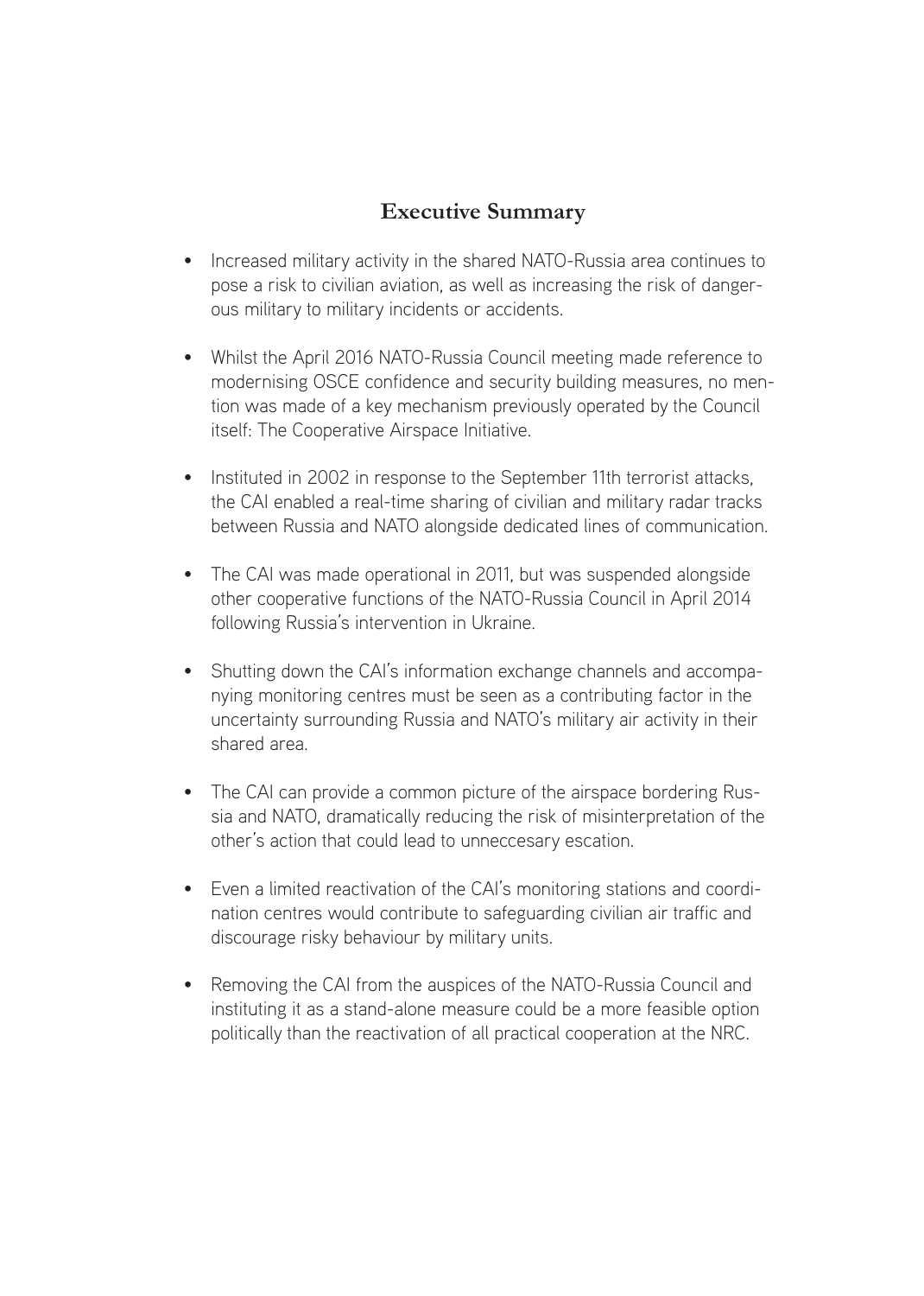#### **Cleared for Takeoff: Dangerous Brinkmanship and the Case for the Cooperative Airspace Initiative**

#### **Thomas Frear, Research Fellow, ELN**

The increasingly unstable environment in Europe, characterised by the simmering conflict in Ukraine, the ongoing flight of refugees into Europe from warzones on the continent's periphery, and the action-reaction dynamic of military exercises between Russia and NATO, is rife with opportunity for miscalculation. Whether as a result of an accidental collision involving military aircraft or a misunderstanding of another actor's intentions, in particular in the aftermath of a fatal incident, there is a real possibility that political leaders will find themselves reacting to events rather than shaping them. In the current climate it is not difficult to envisage a fatal incident being interpreted as an ambiguous, but nevertheless deliberate, hostile action undertaken by 'the other', thus requiring an appropriate response. Once this dynamic is in place it is very difficult to defuse, with political leaders drawn into rounds of successive and self-perpetuating escalation. It is thus crucial that political leaders take all possible precautions to minimise risk and the scope for misunderstanding when considering and implementing military actions.

A principle and ongoing danger is the threat to civilian life, specifically airline passengers, posed by the increased military activity that has resulted from this deteriorating situation. This applies not only to flights over active combat zones such as MH17 (which have in any case been curtailed) but also to those operating within the NATO-Russia shared area, throughout which military air traffic has increased substantially since 2014. As has been well documented Russian aircraft flying without transponding their position to civilian air traffic control have on two occasions forced evasive manoeuvres from SAS civilian airliners,<sup>1</sup> with several other lesser-reported incidents exhibiting dangerous characteristics.2 Russia has also claimed that US and NATO aircraft pose a similar risk.<sup>3</sup>

<sup>1</sup> Russia – West Dangerous Brinkmanship Continues, European Leadership Network http://www. europeanleadershipnetwork.org/russia--west-dangerous-brinkmanship-continues-\_2529.html Accessed June 2016

<sup>2</sup> Report on Occurrences over the High Seas Involving Military Aircraft in 2014, European Aviation Safety Agency http://ec.europa.eu/transport/modes/air/news/doc/2015-04-14-civil-military-coordination/report-on-occurrences-over-the-high-seas-involving-military-aircraft-in-2014.pdf

<sup>3</sup> Russia Summons US Military Attache After 'Dangerous' Plane Manoeuvres, Radio Free Europe/ Radio Liberty http://www.rferl.org/content/russia-summons-us-military-attache-over-spy-plane-maneu-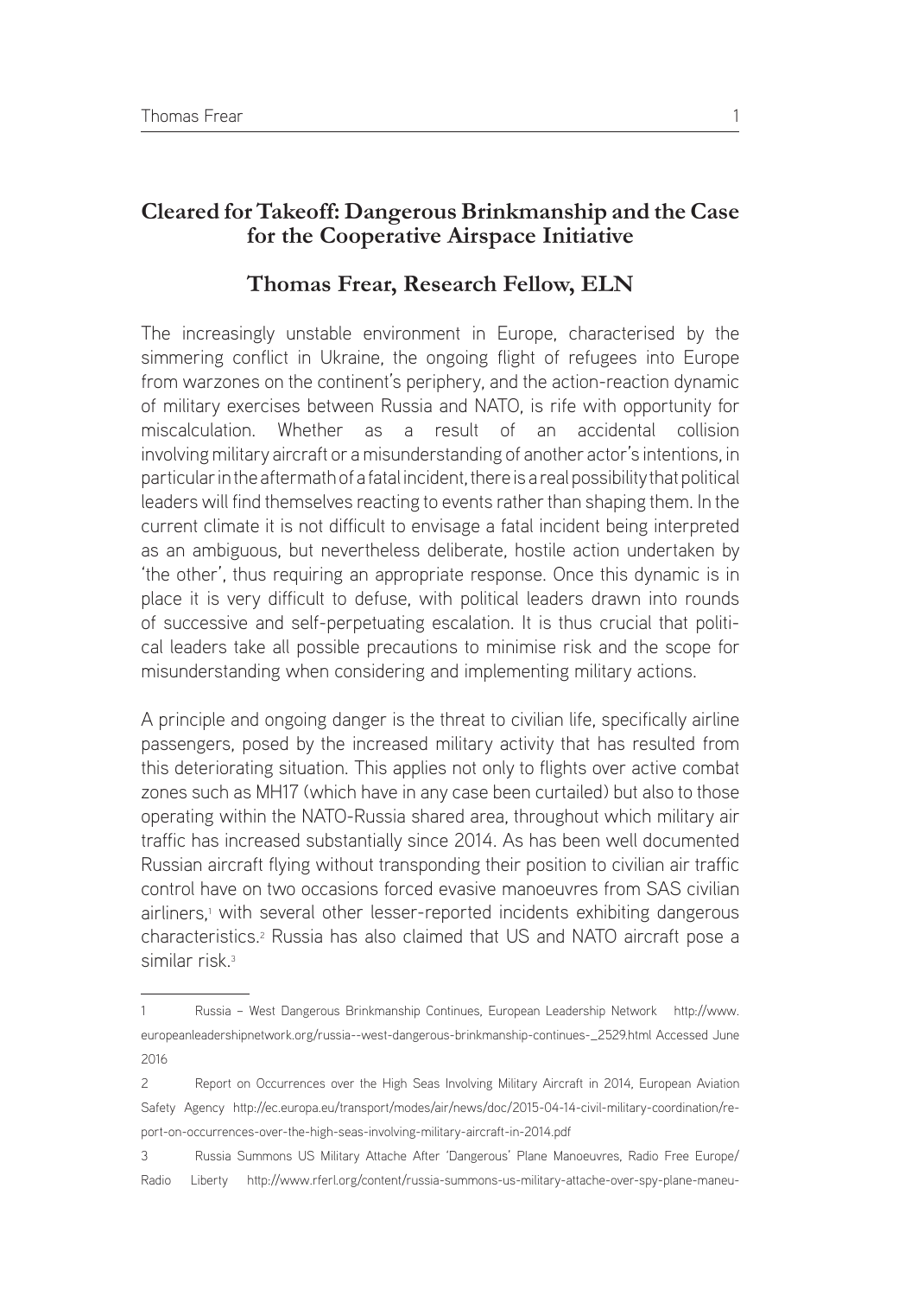With civilian air traffic in the Baltic and Black Sea regions set to increase markedly in coming years,<sup>4</sup> more must and indeed can be done to mitigate this risk, but action will require a willingness to reassess existing diplomatic tools.

"The CAI was set up in 2002 in response to the September 11th terrorist attacks."

The meeting of the NATO-Russia Council (NRC) held at the ambassadorial level in April 2016, the first such meeting since June 2014, was in some respects a successful starting point. That the meeting happened at all reflects a

recognition that dialogue is necessary to avoid unwanted escalation in the ongoing NATO-Russia confrontation, while reflecting that dialogue does not represent an acceptance of the other side's position. The meeting's partial focus on transparency, risk reduction and military to military communication is certainly to be welcomed.<sup>5</sup>

Whilst post-meeting reports made reference to ideas tabled by NATO members relating to a modernisation of the OSCE's Vienna Document and the confidence and security building measures (CSBMs) contained therein, no reference was made to a key CSBM previously operated by the NRC itself: The Cooperative Airspace Initiative.

The Cooperative Airspace Initiative (CAI) was set up by a NRC working group in 2002 in response to the September 11th terrorist attacks.<sup>6</sup> The CAI was intended to provide increased transparency, early notification of suspicious air activities (including loss of communications), and rapid coordination and joint responses to

ver/27753701.html Accessed June 2016

<sup>4</sup> Challenges of Growth 2013, Task 4: European Air Traffic in 2035, EUROCONTROL http://www.eurocontrol.int/sites/default/files/article/content/documents/official-documents/reports/201306-challenges-ofgrowth-2013-task-4.pdf

<sup>5</sup> Doorstep statement by NATO Secretary General Jens Stoltenberg following the NATO-Russia Council meeting, NATO http://www.nato.int/cps/en/natohq/opinions\_129999.htm Accessed June 2016

<sup>6</sup> Development of the CAI also reflected a long-standing US concern that, as elucidated by a Department of Defense official during the development of proceeding Regional Airspace Initiative, "…without close military/ civilian coordination and cooperation and cooperation, you introduce artificial constraints into the airspace and those constraints reduce our ability to grow capacity and in some ways may affect air safety." Airspace Plan Paves Way for Safer Skies Jane's Defence Weekly 8 October 1997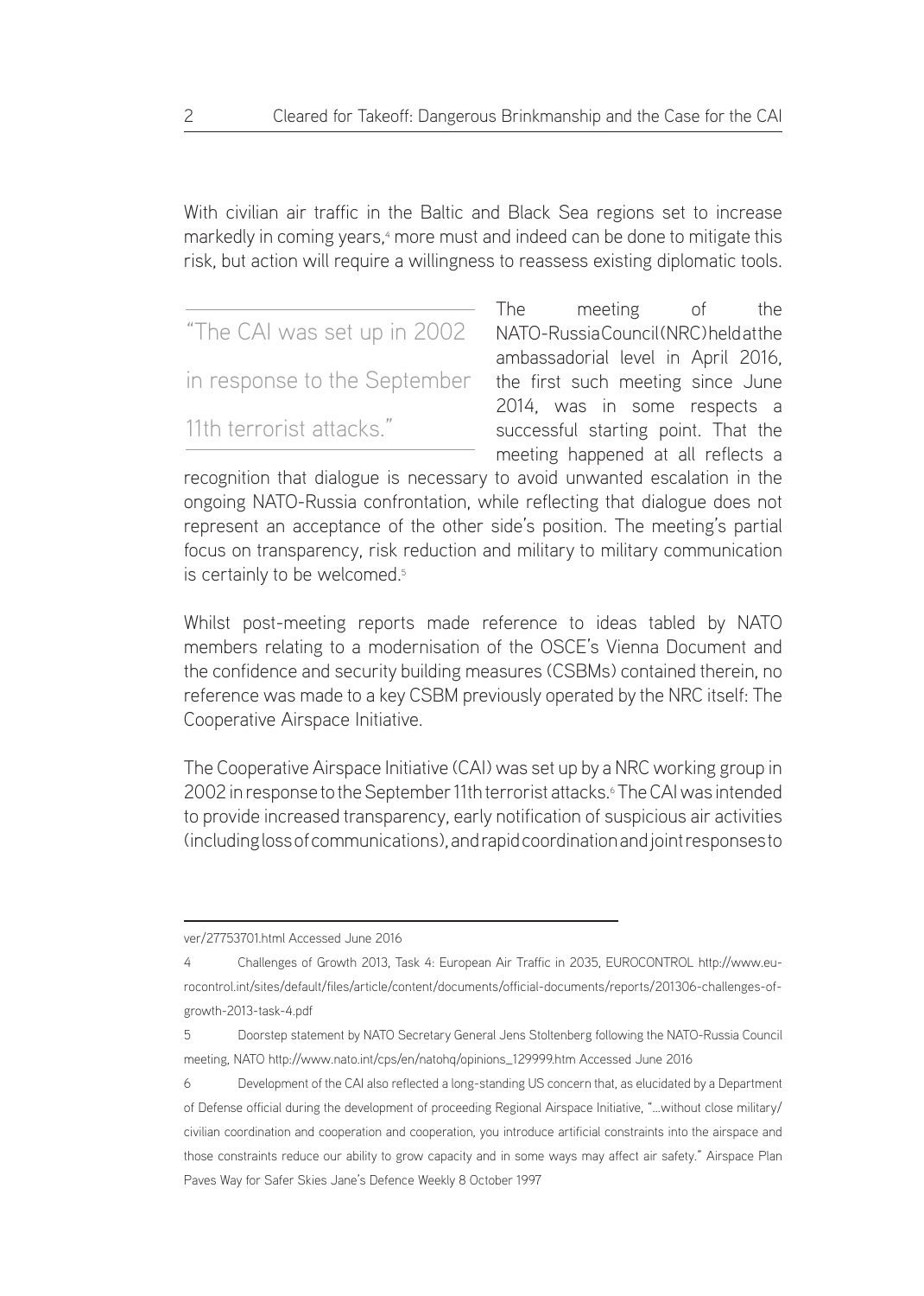security incidents in Europeanairspace.<sup>7</sup> This was to be achieved through real-time exchange of radar tracks and a shared picture of air traffic, dedicated lines of communication, and commonly agreed procedures for notification and coordination of suspicious air activities.<sup>8</sup>

Air Traffic Control (ATC) Area Control Centres were set up by NATO (Bodo, Norway; Warsaw, Poland; Ankara, Turkey) and Russia (Murmansk, Kaliningrad, Rostov-on-Don) respectively, with coordination nodes in Warsaw and Moscow. The primary basis of the CAI was the Information Exchange System (IES) between these coordination centres.



#### *CAI Coordination Centres9*

<sup>7</sup> NATO-Russia Cooperative Airspace Initiative (CAI) Live Event "Vigilant Skies 2011" 6-10 June, Factsheet for media http://www.pata.pl/aap/CAI\_07.06.2011\_eng.pdf

<sup>8</sup> *Ibid*

<sup>9</sup> EUROCONTROL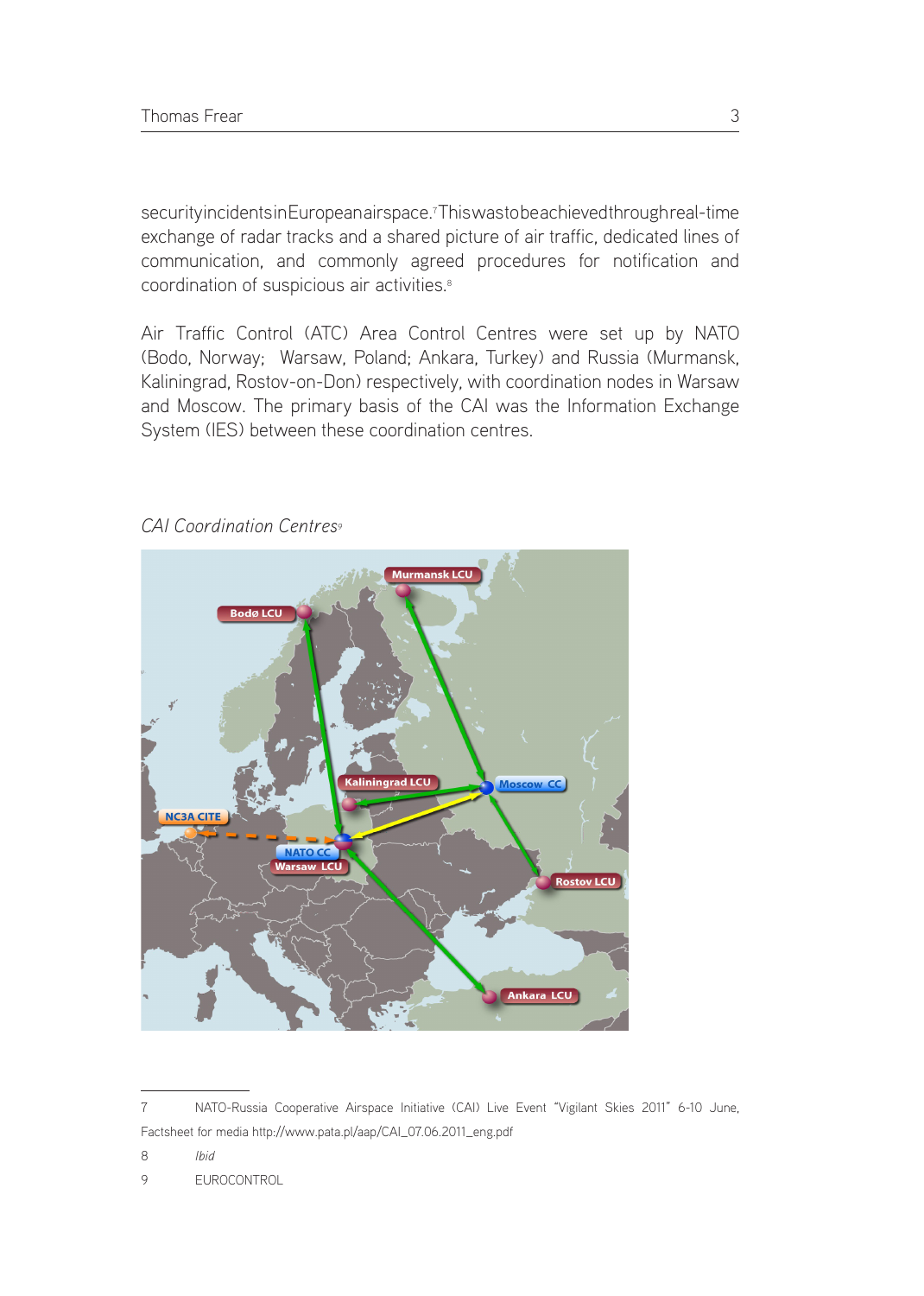Crucially the CAI made use of software that "combines and links several civilian surveillance and military<sup>10</sup> sensor data sources to provide a Recognised Air Picture".11 This, combined with the direct telephone connection between the coordination centres of the CAI network, enables the "sharing [of] real-time radar data and standardised voice communication procedures between the CAI member nations".12

The CAI became a live system in 2011 through the Vigilant Skies 2011 exercises, in which NATO and Russian control centres and interceptor units jointly managed a situation involving a hijacked civilian aircraft (a similar exercise took place in 2013). Operationally the highpoint of the CAI was switching to high alert in order to provide enhanced coverage of the February 2014 Sochi Olympics.

Following the suspension of the cooperative functions of the NRC in April 2014 the CAI has ceased to operate. The shutting down of information exchange channels and their accompanying monitoring centres<sup>13</sup> must be viewed as a contributory factor in the uncertainty surrounding

"The CAI may be removed from the auspices of the NATO-Russia Council and instituted as a standalone measure"

Russian and NATO military air activity in their shared area, in particular as it pertains to civilian-military air traffic control interaction. It must also therefore be viewed as a step making it more difficult for leaders to maintain control over events, any one of which could trigger a new and dangerous phase of escalation in NATO-Russia relations.

Whilst it may not be politically feasible to reinstate full cooperation through the NRC the technical assets of the CAI remain a valuable resource when considering improving the safety and transparency of military activity in the

<sup>10</sup> However due to concerns expressed by the Baltic States the full Recognised Air Picture, inclusive of military data, was never operationalised.

<sup>11</sup> The people keeping the NRC safe from air terrorism, NATO-Russia Council http://www.nato.int/nrcwebsite/EN/articles/20130923-nrc-cai-operators/index.html Accessed June 2016

<sup>12</sup> *Ibid*

<sup>13</sup> CAI monitoring centres operated within existing facilities through off-the-shelf computers and open source software, it may be assumed that associated hardware has been repurposed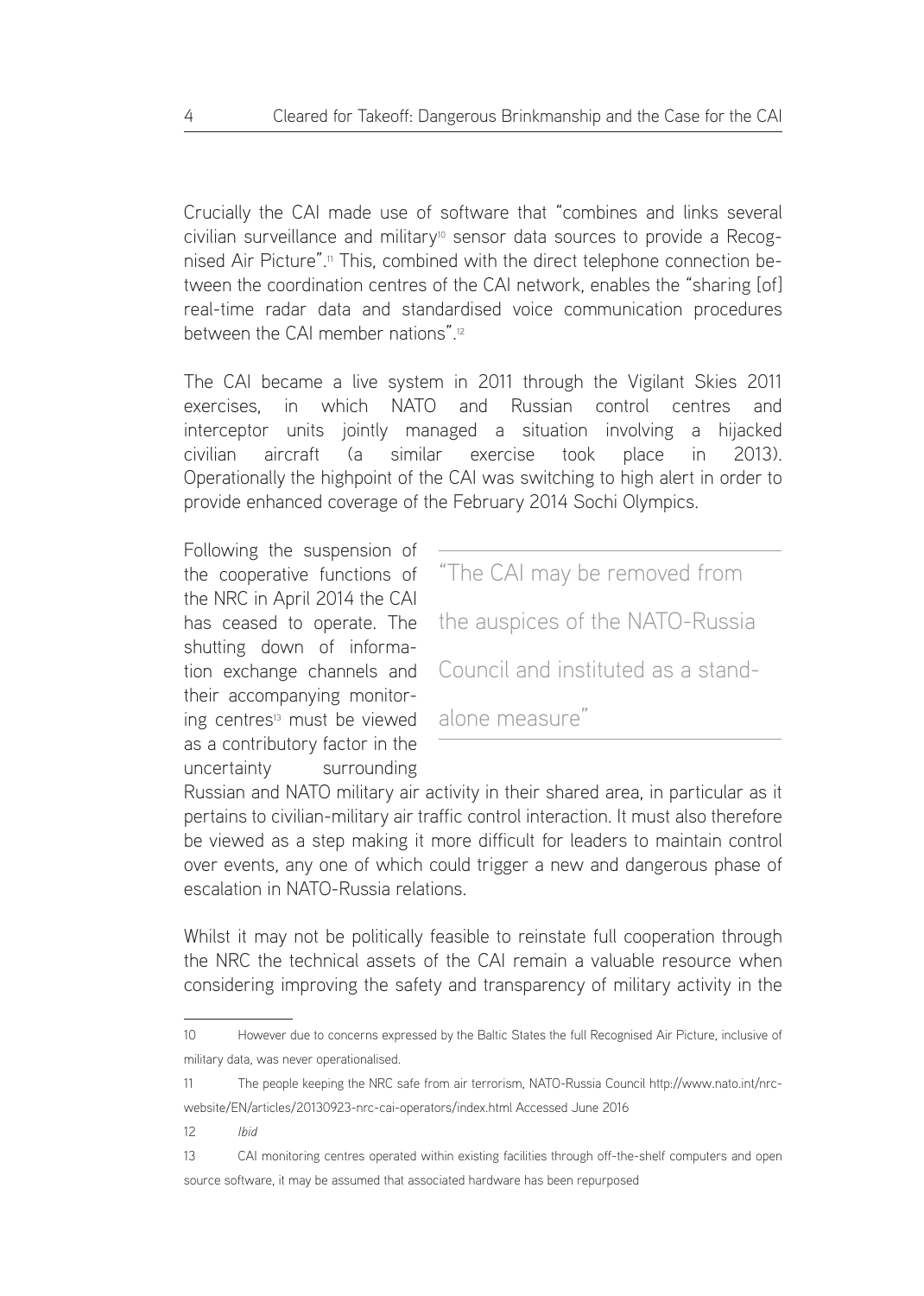shared area. A reassessment of even a limited reactivation of the CAI's monitoring stations and coordination centres must be considered (it is plausible that the CAI may be removed from the auspices of the NRC and instituted as a stand-alone measure). This has value in its ability to provide a common picture of the airspace bordering Russia and NATO, dramatically reducing the risk of a misinterpretation of the others' actions that could lead to unnecessary escalation. There is also a possibility that these assets be used to create a verification mechanism for existing<sup>14</sup> or future agreements. It has also been repeatedly stated by officials from both sides that the CAI framework is open to the involvement of third parties, specifically Finland and Ukraine. Indeed the development of the NATO-Ukraine Regional Airspace Security Programme represents a step in this direction.15

At present civilian air traffic control operators have an incomplete picture of the shared area, relying on ad-hoc arrangements with regional militaries to share access to primary radar and on interceptor aircraft that continue to broadcast their position when escorting an uncooperative (declining to

"At present civilian air traffic control operators have an incomplete picture of the shared area. The software behind the CAI is fully capable of completing this picture."

transpond their position) military aircraft. The software behind the CAI is fully capable of completing this picture (particularly if the initiative is extended to Sweden and Finland) should military data be volunteered, as well as providing a direct NATO-Russia communication channel to manage any resultant problems. Furthermore the discussions preceding the CAI took into account the relatively common loss of communications (COMLOSS or PLOC) between an aircraft and ATC as a result of faulty equipment.<sup>16</sup> The incorporation of efforts to address this failing would be another significant contributor to stability and transparency in the shared area.

<sup>14</sup> Bilateral military agreements between NATO member states and the Soviet Union on the prevention of incidents, European Leadership Network http://www.europeanleadershipnetwork.org/agreements-concerningthe-prevention-of-incidents-at-sea-outside-territorial-waters\_3349.html Accessed June 2016

<sup>15</sup> NATO-Ukraine Regional Airspace Security Program progress, NATO Communications and Information Agency https://www.ncia.nato.int/NewsRoom/Pages/160315\_Ukraine-RASP.aspx Accessed June 2016

<sup>16</sup> For more information on COMCLOSS see Investigations into Loss of Communications, EUROCON-TROL http://skybrary.aero/bookshelf/books/826.pdf Accessed June 2016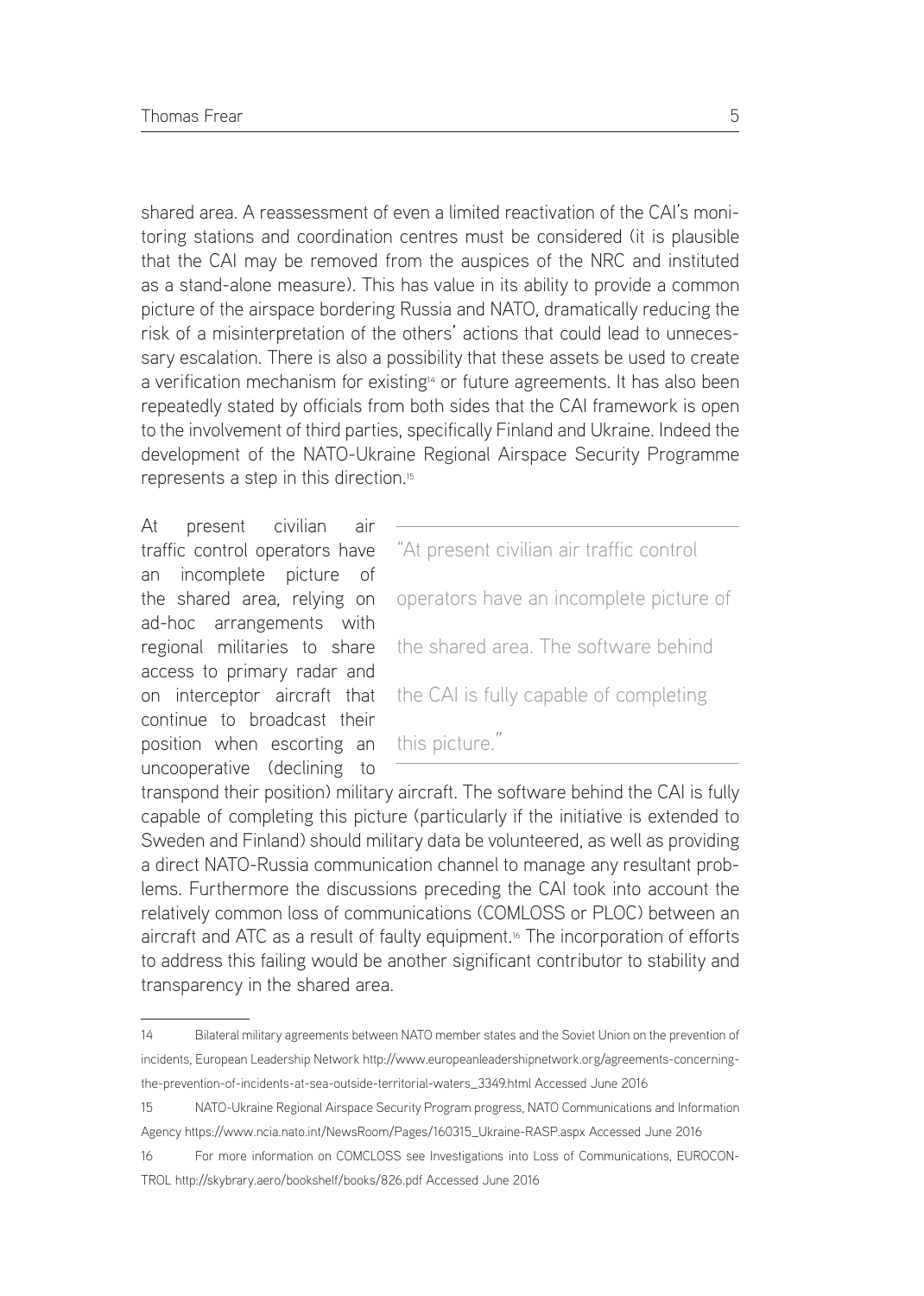Diplomatically the implementation of these suggestions would be a difficult task. The Baltic States have on multiple occasions expressed concern when NATO-Russia information sharing has been tabled, fearing its impact on their own security. This is of course a valid worry, however it must be stressed that lack of transparency in military and civilian air traffic control poses a serious risk to civilian life. As mentioned above, incidents involving near collisions between Russian bombers and civilian airliners have been well documented, and this is a risk that will only increase alongside the upward trend in civilian air traffic in the Baltic Sea area.

Baltic State support is crucial not only in order to renew interest in the CAI project as a whole but also in order to improve its operating capability. It is likely that an additional monitoring centre located in the Baltic States would be able to provide, alongside the existing Russian centre in Kaliningrad, a clearer picture of the concentration of interceptions and areal confrontations occurring in that region. This would provide a more objective base to develop and later verify implementation of any risk reduction agreement.

A rise in Russian complaints regarding NATO intelligence-gathering flights may also make the Kremlin amenable to discussing this initiative, building on past support for the programme in Moscow.

Whilst the NATO-Russia Council is likely to remain a very limited forum in the near future, the salvaging of the Cooperative Airspace Initiative would represent an important step in safeguarding those caught in the middle of confrontation and in increasing leaders' ability to control events. This will not be easy, but is worth the effort.

*The author is grateful to Dr Anya Loukianova of the University of Maryland for her insight and assistance during the research for this paper.*